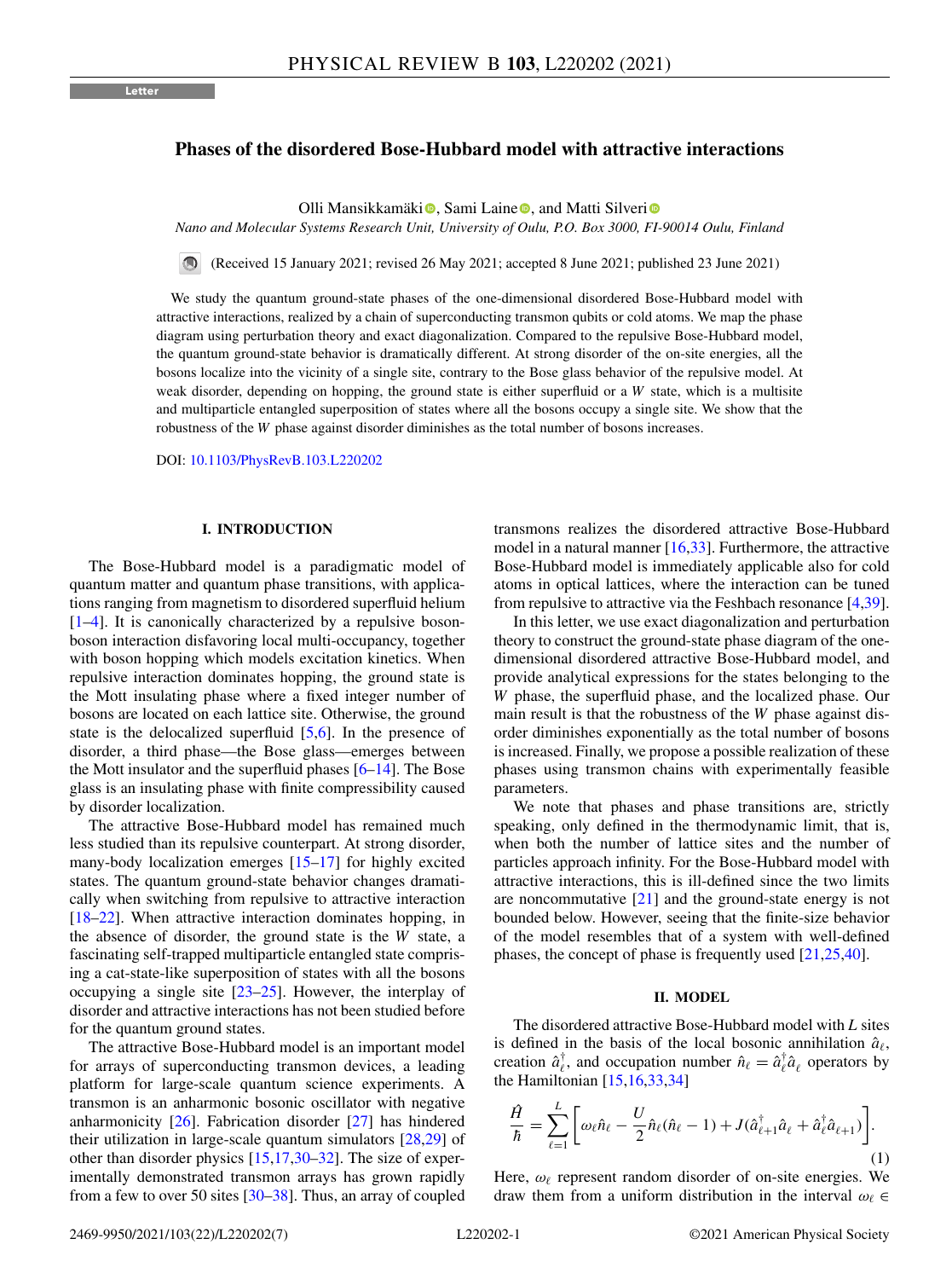<span id="page-1-0"></span>

FIG. 1. A schematic illustration and the local occupation density  $p_{n\ell} = \langle n|\hat{\rho}_{\ell}|n\rangle$  as a function of the transmon site  $\ell$  and the local Fock state | $n$  for (a) the localized state, (b) the *W* state, and (c) the superfluid state at the scaled hopping frequency  $\tau = 0.05, 0.15$ , and 1, respectively. A single disorder realization at the scaled disorder strength  $\delta = 0.33 \times 10^{-3}$  was used. The local density matrix  $\hat{\rho}_\ell$  is calculated by tracing over all the other sites:  $\hat{\rho}_{\ell} = \text{Tr}_{\{i \neq \ell\}}(|\psi\rangle \langle \psi|)$ , where  $|\psi\rangle$  is the ground state.

[−*D*, *D*], with *D* being the strength of the disorder. Since the model conserves the total number of bosons  $\hat{N} = \sum_{\ell=1}^{L} \hat{n}_{\ell}$ , we consider a fixed *N* and can thus ignore the mean on-site energy. The strength of the attractive interactions is given by  $U$ , and  $J$  is the hopping frequency. Finally,  $\hbar$  is the reduced Planck's constant. The bounded spectrum at fixed *N* implies that the most excited eigenstate of the Hamiltonian [\(1\)](#page-0-0) is the quantum ground state of the corresponding repulsive model and vice versa. For the sake of experimental relevance, we focus on open chains with  $\hat{a}_{L+1} = 0$  in Eq. [\(1\)](#page-0-0) (see Ref. [\[41\]](#page-6-0) for the corresponding results for a periodic chain). In what follows, we measure all energies in units of the characteristic energy  $\hbar UN(N - 1)$ , yielding the scaled energy  $\varepsilon = E/\hbar U N(N-1)$ , hopping frequency  $\tau = J/U(N-1)$ 1), disorder strength  $\delta = D/U(N - 1)$ , and on-site energies  $\sigma_{\ell} = \omega_{\ell}/U(N-1).$ 

### **III. LOCALIZED PHASE**

Let us first consider strong attractive interactions and strong disorder  $\delta \gg 1/(N-1) \gg \tau$ . The attractive interactions force all the bosons to occupy the site  $\ell_0$  with the lowest on-site energy  $\sigma_{\ell_0}$ , leading to total energy  $\varepsilon_{\text{loc}}^0 = -1/2 + \sigma_{\ell_0}$ . With strong disorder and ignoring hopping, the ground state is a product state of the form

$$
\left|\psi_{\ell_0}^0\right\rangle = |n_{\ell_0} = N\rangle, \qquad (2)
$$

where  $|n_{\ell_0} = N\rangle$  denotes the state where *N* bosons occupy the site  $\ell_0$  and other sites are empty. We refer to this as the localized state, not to be confused with Anderson localization of the noninteracting situation or the many-body localization of the highly excited states  $[15-17]$ . When we take into account the hopping up to first order in nondegenerate perturbation theory, the localized state  $|\psi_{\ell_0}^0\rangle$  gets a correction of the form

$$
\left|\tilde{\psi}_{\ell_0 \pm 1}^{1}\right\rangle = \tau \sqrt{N} \frac{|n_{\ell_0 \pm 1} = 1, n_{\ell_0} = N - 1|}{\left(\sigma_{\ell_0} - \sigma_{\ell_0 \pm 1}\right) - 1},\tag{3}
$$

that is, a state localized onto the site  $\ell_0$  will be

$$
\left|\psi_{\ell_0}^1\right\rangle = \left|\psi_{\ell_0}^0\right\rangle + \left|\widetilde{\psi}_{\ell_0+1}^1\right\rangle + \left|\widetilde{\psi}_{\ell_0-1}^1\right\rangle, \tag{4}
$$

up to a normalization factor [see Fig.  $1(a)$ ]. The same form applies to every localized state excepting the ends, where only a single correction is added. After averaging over the disorder, the second-order energy of the localized ground-state phase is

$$
\varepsilon_{\text{loc}} = -\frac{1}{2} - \delta \frac{L-1}{L+1} (1 - 2\tau^2) - 2\tau^2 \frac{L-1}{L}.
$$
 (5)

When reducing disorder, the ground-state phase changes either into the superfluid phase or into the *W* phase, depending on hopping.

## **IV.** *W* **PHASE**

Let us next consider weak hopping,  $\tau \ll 1$ , in the absence of disorder. Then the states  $|n_{\ell=1,\dots,L}=N\rangle$  with the energy  $\varepsilon^{0} = -1/2$  are degenerate and coupled by a weak high-order hopping interaction, yielding a quantum ground state which is a superposition of the localized states  $|\psi_{\ell}^1\rangle$  of Eq. (4), see Fig. 1(b). This state is called the *W* state [\[25](#page-5-0)[,42,43\]](#page-6-0) because of its resemblance with the *W* state of entangled qubits [\[44\]](#page-6-0).

To solve the *W* state analytically, we resort to high-order degenerate perturbation theory [\[45\]](#page-6-0), detailed in Ref. [\[41\]](#page-6-0). First, the sites at the ends of the open chain have only one neighbor each. Thus, the effective hopping energy near the ends is higher than elsewhere, reducing the number of degenerate states by  $\ell_s = \lceil N/2 \rceil - 1$  counting from both ends of the chain. For simplicity, let us consider even *L* and odd *N*, such that the number of degenerate states  $L_d = L - 2\ell_s \geq 2$ . Then the degenerate perturbation theory in the *N*th order shows that the remaining states  $|n_\ell = N\rangle$  are each coupled with their neighboring-site counterparts, which gives us the superposition [see Fig.  $1(b)$ ]

$$
|\psi_W^1\rangle = \sqrt{\frac{2}{L_d + 1}} \sum_{\ell=1}^{L_d} (-1)^{\ell} \sin\left(\frac{\pi \ell}{L_d + 1}\right) |\psi_{\ell+\ell_s}^1\rangle.
$$
 (6)

The existence of the *W* state requires a nonzero hopping frequency, which is why we use the first-order perturbed states of Eq. (4) in the superposition. The shape of the *W* state depends strongly on the total density *N*/*L* of the bosons the higher the density, the more the bosons bunch toward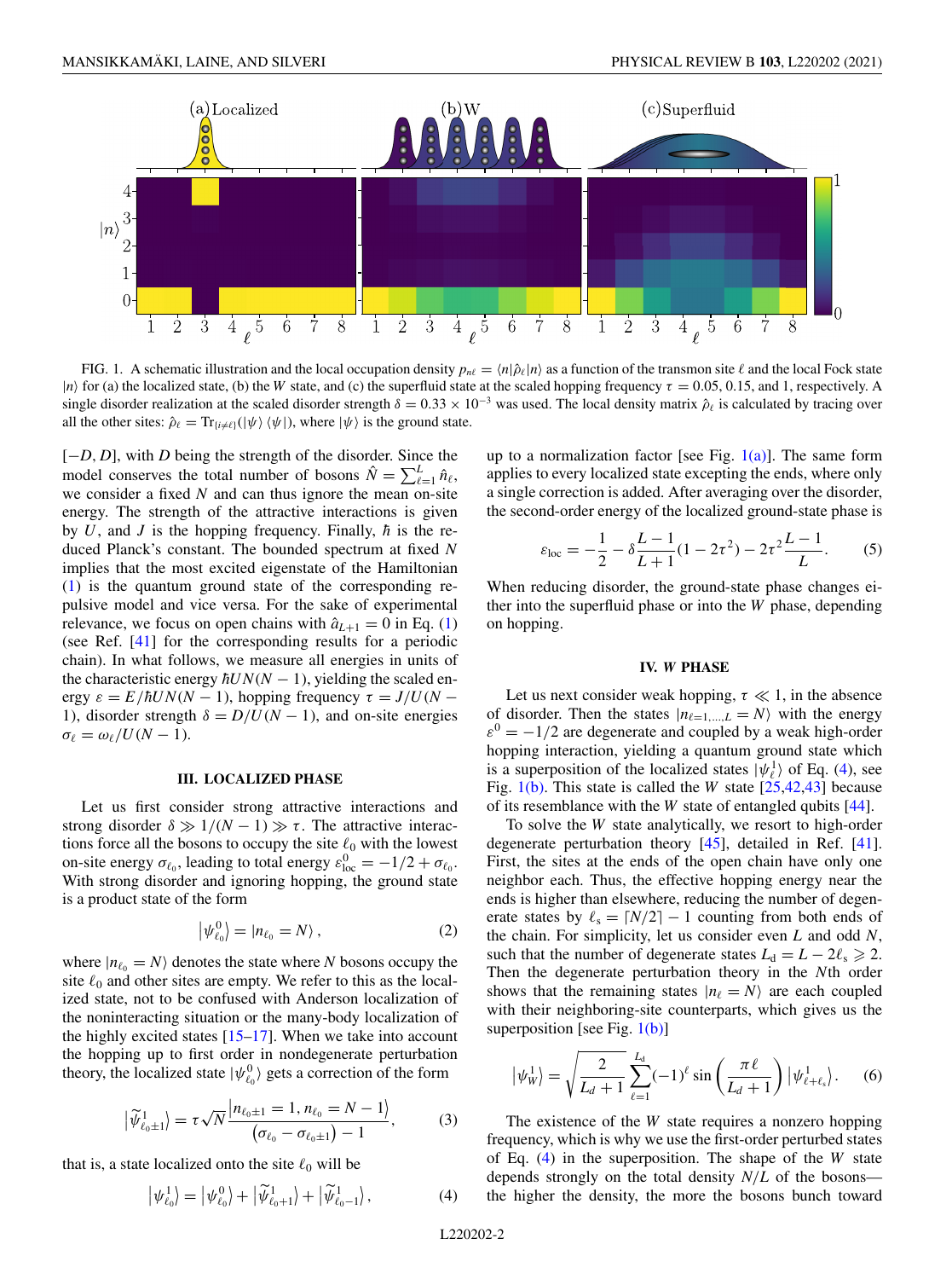$$
\varepsilon_W = -\frac{1}{2} - 2\tau^2,\tag{7}
$$

<span id="page-2-0"></span>with no disorder contribution after averaging over different realizations.

When introducing disorder, we can probe the weak interaction between the degenerate states formed through high-order bosonic hopping. The magnitude of the *N*th order hopping interaction between the state  $|n_{\ell} = N\rangle$  and the states  $|n_{\ell \pm 1} = N\rangle$ is  $[\alpha(N)\tau]^{N}$ , where  $\alpha(N) = [(N-1)^{N-1}/(N-1)!]^{1/N}$  is a coefficient dependent on the boson number. At large *N*, the value of  $\alpha(N)$  approaches Euler's number *e*. The magnitude of disorder needs to be of the same order or stronger than this effective hopping energy to cause the *W* state to disintegrate into a localized state. To sum up, at weak disorder and hopping, the *W* phase can exist only when  $\delta \lesssim [\alpha(N)\tau]^N$ , showing that the robustness of the *W* phase against disorder diminishes exponentially with increasing total boson number.

# **V. SUPERFLUID PHASE**

When hopping dominates interactions,  $\tau \gg 1$ , the bosons can move from site to site largely unhindered by each other, that is, the ground state is a superfluid. It is easier here to work in the reciprocal space, i.e., in the eigenbasis of the hopping term of the Hamiltonian, accessible via the transformation

$$
\hat{c}_k = \sqrt{\frac{2}{L+1}} \sum_{\ell=1}^L \sin\left(\frac{\pi \ell k}{L+1}\right) \hat{a}_\ell \tag{8}
$$

in the open chain. Analogously to the spatially localized states of Eq. [\(2\)](#page-1-0), we may form localized states in the reciprocal space

$$
\left|\psi_k^0\right\rangle = \left|\eta_k = N\right\rangle,\tag{9}
$$

where  $|\eta_k = N\rangle$  denotes the state where *N* bosons occupy the *k*th reciprocal mode and other modes are empty. In the limit of vanishing interactions and disorder, the superfluid ground state  $|\psi_{SF}^{0}\rangle = |\psi_{k=L}^{0}\rangle$  is completely localized to the lowest-energy mode of the reciprocal space,  $k = L$ , with the energy  $\varepsilon_{\rm SF}^0 = -2\tau \cos[\pi/(L+1)]$ . Although the excitations created via  $\hat{c}_k^{\dagger}$  are localized in the reciprocal space, they are delocalized in the position space, see Fig.  $1(c)$  and Ref. [\[41\]](#page-6-0) for visualizations. Both the interaction term and the disorder term have a weakly delocalizing effect in the reciprocal space, similar to the effect of the hopping term on the spatially localized state. The ground state can be calculated by first transforming these into the reciprocal basis and considering their effects perturbatively [\[41\]](#page-6-0). The second-order disorderaveraged energy is given by

$$
\varepsilon_{\rm SF} = -2\tau \cos\left(\frac{\pi}{L+1}\right) - \frac{3}{4(L+1)} - \frac{a}{\tau}(\delta^2 + b), \quad (10)
$$

where *a* and *b* are coefficients dependent on *N* and *L* (at  $N = 4$ ) and  $L = 8$ ,  $a \approx 0.23$  and  $b \approx 0.05$ , see Ref. [\[41\]](#page-6-0)). Notice that this condensate of bosons can indeed be called a superfluid since it is able to support metastable persistent currents in a periodic chain [\[46,47\]](#page-6-0).

### **VI. PHASE DIAGRAM**

Analytical results indicate that we could expect groundstate phase transitions at parameters where the energies of any two phases [Eqs.  $(5)$ ,  $(7)$ , and  $(10)$ ] are close. To study this in detail, we calculate the quantum ground state of the Hamiltonian [\(1\)](#page-0-0) by numerical exact diagonalization. To identify all three phases in numerical calculations, we need at least two indicator quantities. We can use the fact that the states are characterized by different types of localization: the localized and superfluid phases are localized in spatial and reciprocal bases, respectively, and the *W* state is a superposition of spatially localized states. One quantity measuring the degree of localization is the inverse participation ratio

$$
\mathcal{P}_{s/r} = \frac{1}{L-1} \left( \frac{N^2}{\sum_{m=1}^{L} |\langle \psi | \hat{n}_m^{s/r} | \psi \rangle|^2} - 1 \right), \qquad (11)
$$

which we can calculate in both the position space  $(\mathcal{P}_s)$  and in the reciprocal space  $(\mathcal{P}_r)$  separately. Here,  $\hat{n}_m^s = \hat{a}_m^{\dagger} \hat{a}_m$  and  $\hat{n}_m^r = \hat{c}_m^{\dagger} \hat{c}_m$  are the number operators in the corresponding spaces. The inverse participation ratio yields zero if the state is localized and one if the state is completely delocalized. We can use  $P<sub>s</sub>$  to distinguish the spatially localized states from the superfluid states and the *W* states. Conversely, we can use  $P_r$ to distinguish the superfluid states from the *W* states and the localized states.

Keeping in mind the theoretical limitations of increasing the total boson number *N* mentioned in the Introduction, we are nevertheless interested in the phase boundaries of the three phases as the system size in *N* is increased, which physically means approaching the semiclassical limit. For this purpose, we define the critical scaled hopping frequency [\[48\]](#page-6-0)

$$
\tau_{\rm c}^{\rm s/r} = \underset{\tau}{\text{argmax}} \left| \frac{\partial \, \mathcal{P}_{\rm s/r}}{\partial \, \tau} \right| \tag{12}
$$

to locate the transition point from localized to delocalized state both in the position space  $(\tau_c^s)$  and in the reciprocal space  $(\tau_c^r)$ .

In Fig. [2\(a\),](#page-3-0) we show the inverse participation ratios  $P_{s/r}$ for the ground states of the Hamiltonian [\(1\)](#page-0-0) as a function of the scaled hopping frequency  $\tau$  at weak disorder. The critical scaled hopping frequencies  $\tau_c^{s/r}$  indicate that the system localizes in the position space (solid) when  $\tau < \tau_{\rm c}^{\rm s} \approx 0.11$  and in the reciprocal space (dashed) when  $\tau > \tau_c^r \approx 0.17$ . In the region between, we identify the *W* state which is delocalized spatially but not yet localized in the reciprocal space. Note that  $P_r$  attains its maximum at a nonzero  $\tau$ , within the *W* phase. This stems from the fact that, due to the shape of the transformation  $(8)$ , a superposition of spatially localized states can be more uniformly distributed in the reciprocal space than a single localized state. However, as the number of bosons *N* grows, the *W* state gets more and more localized towards the middle of the chain, and thus the local maximum of  $P_r$  at  $\tau > 0$  disappears. At moderate disorder, depicted in Fig. [2\(b\),](#page-3-0) increasing hopping simultaneously delocalizes the system in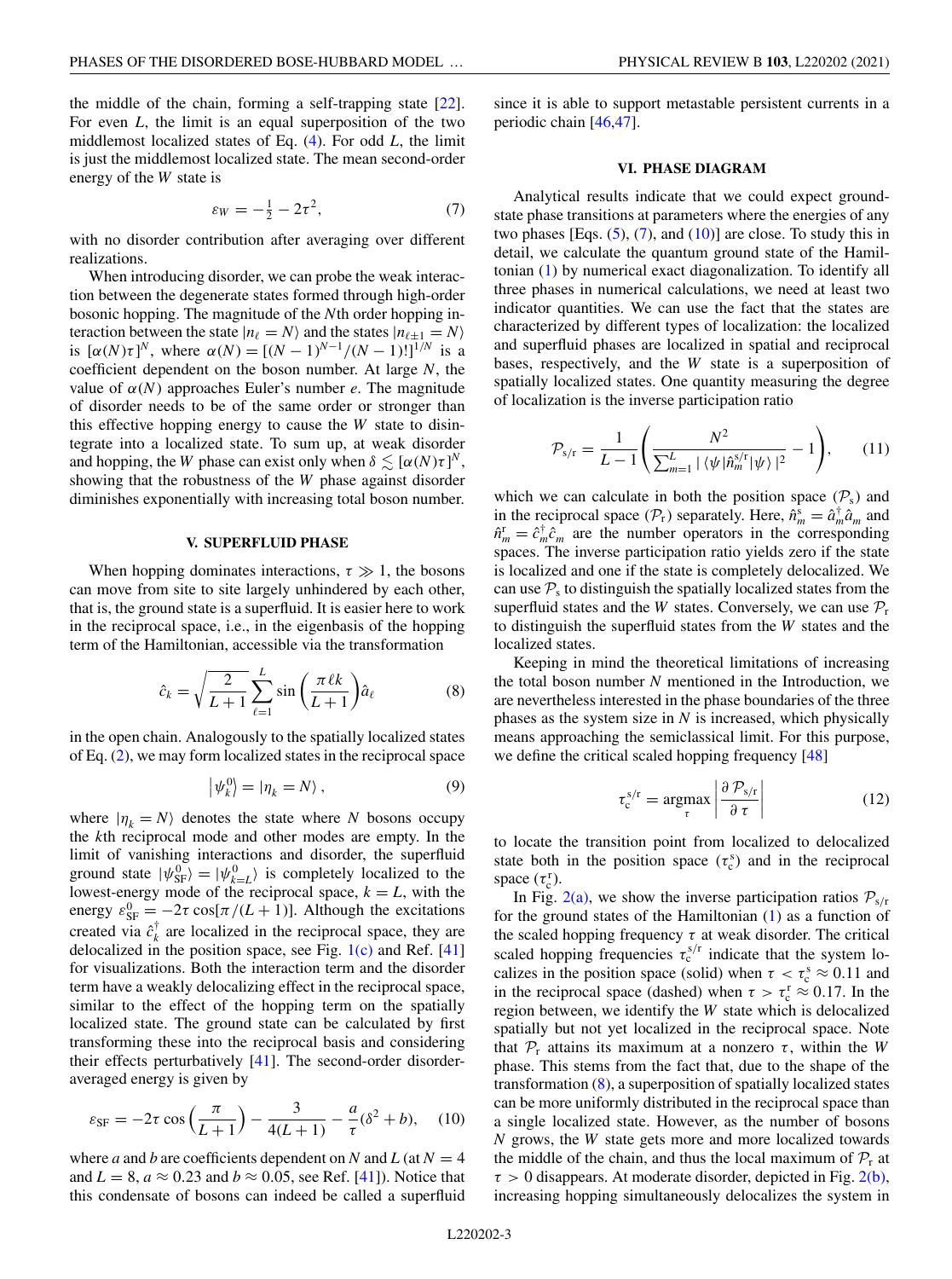<span id="page-3-0"></span>

FIG. 2. (a), (b) In white, the inverse participation ratios  $P_s$  (solid) and  $P_r$  (dashed), defined in Eq. [\(11\)](#page-2-0), of the quantum ground state of the disordered attractive Bose-Hubbard model [\(1\)](#page-0-0) as a function of the scaled hopping frequency  $\tau$  at two values of the scaled disorder strength, (a)  $\delta = 0.001$  and (b)  $\delta = 0.036$ . In black, the corresponding critical scaled hopping frequencies  $\tau_c^{s/r}$  defined in Eq. [\(12\)](#page-2-0). (c) The two inverse participation ratios  $P_{s/r}$ , represented as a single colormap, as a function of the scaled hopping frequency  $\tau$  and the disorder strength  $\delta$ . The amount of blue (red) indicates the value of  $P_s$  ( $P_r$ ): The bluer (redder) the pixel, the more delocalized the ground state is spatially (in the reciprocal space). When both of the inverse participation ratios are nonzero, the color of the corresponding pixel is purple, indicating the *W* phase. The overlaid lines indicate the phase boundaries estimated from the analytical results: localizedto-*W* at  $\delta = 2(\alpha \tau)^N$  (white dashed line), superfluid-to-localized at  $\varepsilon_{\rm SF} = \varepsilon_{\rm loc}$  (gray dash-dotted line), and *W*-to-superfluid at  $\varepsilon_{\rm W} = \varepsilon_{\rm SF}$ (yellow dotted line). The arrows indicate the locations of the horizontal cutoffs shown in (a) and (b). The ground states were numerically computed for an open chain of length  $L = 8$  with the total number of bosons  $N = 4$ , and averaged over 1000 disorder realizations. See Ref. [\[41\]](#page-6-0) for the results for corresponding periodic chains. Note that  $\tau \geqslant 0.05$  in this and all the following figures.

the position space and localizes it in the reciprocal space, with a crossover at  $\tau \approx 0.23$ , indicating absence of the *W* state.

To explore the ground-state phases in the full parameter space, we computed the inverse participation ratios  $P_{s/r}$  as a function of both the scaled hopping frequency  $\tau$  and the scaled disorder strength  $\delta$ . These are represented in Fig. 2(c) as a colormap, where the amount of blue (red) color in each pixel indicates the value of  $P_s$  ( $P_r$ ). In the *W* phase, both indicators are nonzero, shown with purple color. Notice that with  $N = 4$ and  $L = 8$ , the *W* phase exists only at  $\delta \lesssim 0.03$ . At stronger disorder, there is a direct transition from the localized phase into the superfluid phase. The overlaid lines of Fig.  $2(c)$  indicate the phase boundaries predicted by equating the analytical ground-state energies.



FIG. 3. The critical scaled hopping frequencies (a)  $\tau_c^r$  (colored filled triangles) and (b)  $\tau_c^s$  (colored filled circles), defined in Eq. [\(12\)](#page-2-0), as a function of the total boson number  $N = 4, \ldots, 9$  and the scaled disorder strength  $\delta$ . The chain length is  $L = 8$  and the results are averaged over 2000 disorder realizations. The analytically predicted phase boundary between the localized phase and the *W* phase is shown as colored lines at  $\delta = 2[\alpha(N)\tau_{c}^{s}]^{N}$  in (b).

At strong disorder, the localized phase changes into the superfluid phase near the curve  $\varepsilon_{\text{loc}} = \varepsilon_{\text{SF}}$  (dash-dotted line). At weak disorder, the superfluid phase changes into the *W* phase in the proximity of the curve  $\varepsilon_{SF} = \varepsilon_W$  (dotted line), while the *W* phase disintegrates into the localized phase at  $\delta = 2[\alpha(N)\tau]^N$  (dashed line). Here, the numerical coefficient 2 in the localized-to-*W* boundary was obtained by fitting the analytically predicted expression (see Ref. [\[41\]](#page-6-0))  $\delta = (3A/2)[\alpha(N)\tau]^N$ , with *A* a constant of the order of unity, to the numerical data.

Figures  $3(a)$  and  $3(b)$  show the critical hopping frequencies  $\tau_c^r$  and  $\tau_c^s$ , respectively, as a function of the disorder strength  $\delta$ for varying total boson number  $N$ . In Fig. 3(a), the transition between the *W* phase and the superfluid phase shifts towards larger hopping frequency as *N* is increased. We can explain this qualitatively through the fact that the coupling between the reciprocal modes by the interaction term of the Hamiltonian [\(1\)](#page-0-0) increases with *N*, contained in the coefficients *a* and *b* of Eq.  $(10)$ . In Fig.  $3(b)$ , the data points indicate the transition between the localized and the *W* phase. Here, we observe clearly that the *W* phase exists only at  $\delta \lesssim 2[\alpha(N)\tau]^N$ (solid colored lines), confirming our analytical prediction.

### **VII. REALIZATION WITH TRANSMON ARRAYS**

With transmon arrays, the hopping term is realized by the capacitive coupling between the transmons [\[26,29\]](#page-5-0), resulting in the value of  $J/2\pi$  ranging between 10 MHz and 100 MHz. The interaction term originates from an approximation of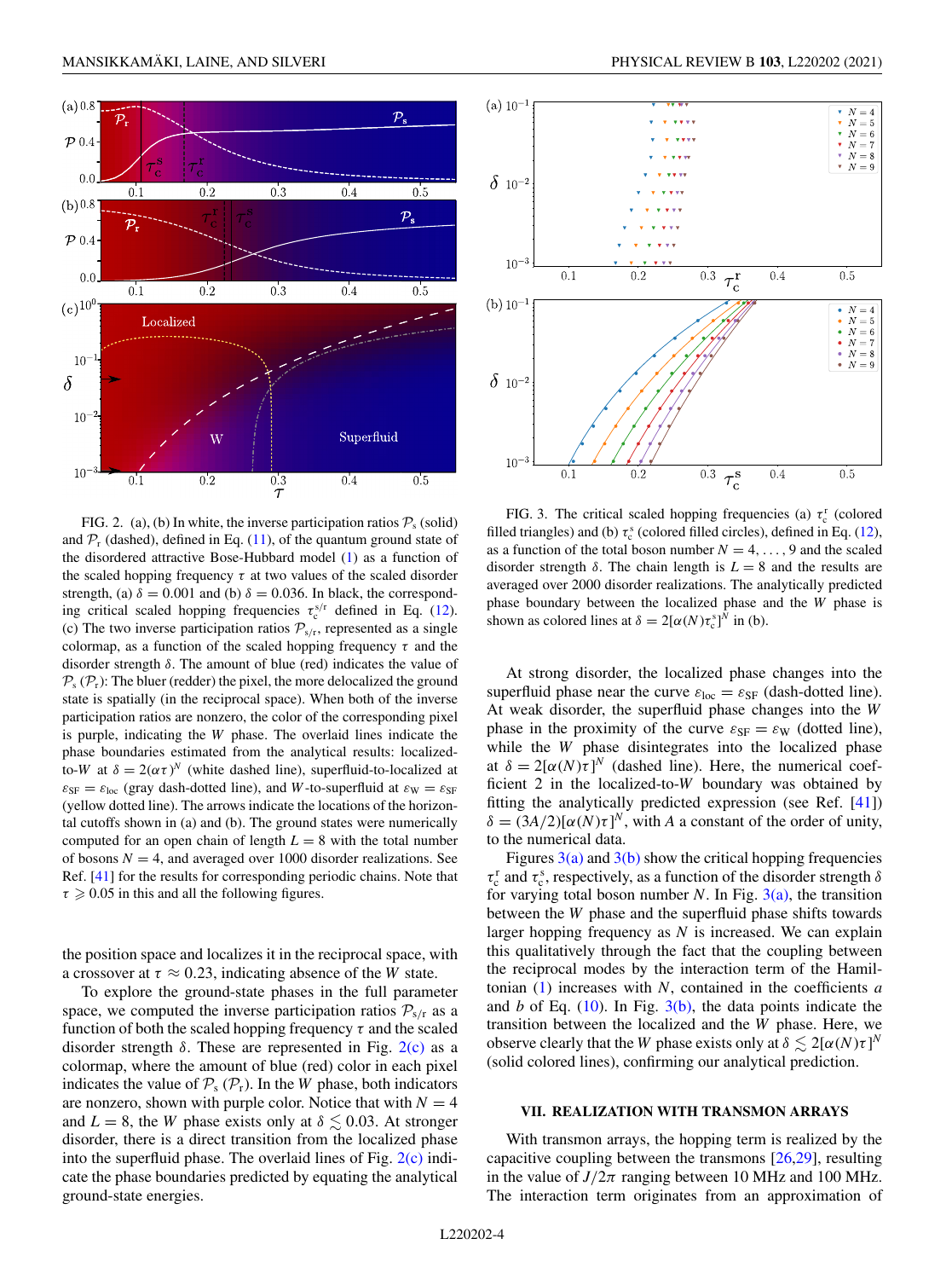<span id="page-4-0"></span>the cosinusoidal potential of the Josephson junctions of the transmons [\[26\]](#page-5-0), with typical values of  $U/2\pi$  between 200 MHz and 300 MHz. The disorder  $\omega_{\ell}$  models the small unintentional variations in manufactured devices, but it can also be artificially magnified or reduced by applying magnetic flux through the loop formed by the two parallel Josephson junctions of the transmons  $[15,16,26,33,34,36]$ , yielding  $D/2\pi$  in the range from 100 kHz to 2 GHz. The experimentally realistic range of parameters belongs roughly to the interval  $J/U \in$ [0.03, 0.5] and  $D/U \in [10^{-4}, 10^{2}]$ , allowing the realization of all the ground-state phases of the disordered attractive Bose–Hubbard model. For modern transmons, the rate  $\Gamma_1$  of losing bosons (photons) is low [\[32,34,](#page-5-0)[37\]](#page-6-0), with  $\Gamma_1/2\pi$  in the range of a few kHz. This should be contrasted with the effective hopping frequencies in the system. For example, in the *W* phase, the ratio between the effective hopping frequency  $\widetilde{J} = UN(N-1)[\alpha(N)\tau]^N$  and the many-body dissipation rate is  $J/(N\Gamma_1) \gtrsim 50$  with the parameters of Ref. [\[37\]](#page-6-0), indicating an ample window of coherent dynamics to form and detect the *W* phase before a disruptive photon loss event.

The Hamiltonian [\(1\)](#page-0-0) becomes increasingly worse a model of a transmon array as the number of bosons on a single site increases, since the interaction term  $-U\hat{n}(\hat{n}-1)/2$  is just the lowest anharmonicity term of the cosine potential of the Josephson junction [\[26\]](#page-5-0). However, a more fundamental limitation is that the cosine potential also implies that a transmon has only a finite number of discrete bound states [\[49\]](#page-6-0). This has only a finite number of discrete bound states [49]. This number for modern transmon parameters is  $\omega_0/(\sqrt{8}U) \approx 10$ , with  $\omega_0$  the mean on-site energy. Adding more bosons will change the transmon spectrum and couplings, rendering the Bose-Hubbard model insufficient. This warrants our choice of  $N < 10$ .

To detect and distinguish the state, the population of every transmon or a subset of them can be measured with high accuracy by coupling them individually to dispersive readout resonators [\[50\]](#page-6-0), as demonstrated recently in many-body settings [\[15,34\]](#page-5-0). This way, one can measure the local occupation density that uniquely identifies each phase as shown in Fig. [1.](#page-1-0) By utilizing the sophisticated driving protocols, one can realize cooling and stabilization schemes that can be used to

achieve the quantum ground states at fixed boson numbers, as was experimentally demonstrated in the seminal works [\[33,34\]](#page-5-0).

### **VIII. CONCLUSION**

In this work, we concentrated on the static ground-state properties of the attractive Bose-Hubbard model with weakto-moderate energy disorder. We mapped the ground-state phase diagram and focused on the *W* phase, which can be experimentally realized with transmon arrays only within stringent bounds for the disorder and coupling strengths. Seeing that decoherence and dissipation are common issues in superconducting quantum devices, and that the loss of bosons can change the nature of the ground state, even a system starting from the ground state for a given number of bosons *N* may experience quite interesting dynamics. Specifically, even if the bare system parameters *J* and *U* are not changed, boson losses due to dissipation effectively act as quenches in the scaled hopping frequency  $\tau = J/U(N-1)$  and disorder strength  $\delta = D/U(N - 1)$ . This allows for the exploration of the parameter space  $(\tau, \delta)$ , although only in discrete steps. A more detailed discussion of the dynamics due to dissipation and quenches in the parameters of the model, including a potential realization of dynamical quantum phase transition [\[51,52\]](#page-6-0), is an interesting subject of future work. Another intriguing question is the structure of the ground-state phase diagram in two and higher dimensions, relevant even for cur-rent transmon arrays [\[36\]](#page-5-0).

#### **ACKNOWLEDGMENTS**

The authors would like to thank Steven Girvin and Tuure Orell for useful discussions on this and other closely related topics. This research work was financially supported by the Alfred Kordelin foundation, the Emil Aaltonen foundation, the Kvantum Institute of the University of Oulu, and the Academy of Finland under Grants No. 316619 and No. 320086. The numerics are implemented in JULIA [\[53\]](#page-6-0) using the KRYLOVKIT and OPTIM [\[54\]](#page-6-0) packages.

- [1] S. M. Girvin and K. Yang, *Modern Condensed Matter Physics* (Cambridge University Press, Cambridge, England, 2019).
- [2] M. Greiner, O. Mandel, T. Esslinger, T. W. Hänsch, and I. Bloch, Quantum phase transition from a superfluid to a Mott insulator in a gas of ultracold atoms, Nature **415**[, 39 \(2002\).](https://doi.org/10.1038/415039a)
- [3] T. Stöferle, H. Moritz, C. Schori, M. Köhl, and T. Esslinger, Transition from a Strongly Interacting 1D Superfluid to a Mott Insulator, Phys. Rev. Lett. **92**[, 130403 \(2004\).](https://doi.org/10.1103/PhysRevLett.92.130403)
- [4] I. Bloch, J. Dalibard, and W. Zwerger, Many-body physics with ultracold gases, [Rev. Mod. Phys.](https://doi.org/10.1103/RevModPhys.80.885) **80**, 885 (2008).
- [5] T. D. Kühner, S. R. White, and H. Monien, One-dimensional [Bose-Hubbard model with nearest-neighbor interaction,](https://doi.org/10.1103/PhysRevB.61.12474) Phys. Rev. B **61**, 12474 (2000).
- [6] M. A. Cazalilla, R. Citro, T. Giamarchi, E. Orignac, and M. Rigol, One dimensional bosons: From condensed matter systems to ultracold gases, [Rev. Mod. Phys.](https://doi.org/10.1103/RevModPhys.83.1405) **83**, 1405 (2011).
- [7] T. Giamarchi and H. J. Schulz, Anderson localization and interactions in one-dimensional metals, [Phys. Rev. B](https://doi.org/10.1103/PhysRevB.37.325) **37**, 325 (1988).
- [8] M. P. A. Fisher, P. B. Weichman, G. Grinstein, and D. S. Fisher, [Boson localization and the superfluid-insulator transition,](https://doi.org/10.1103/PhysRevB.40.546) Phys. Rev. B **40**, 546 (1989).
- [9] D. B. Haviland, Y. Liu, and A. M. Goldman, Onset of Super[conductivity in the Two-Dimensional Limit,](https://doi.org/10.1103/PhysRevLett.62.2180) Phys. Rev. Lett. **62**, 2180 (1989).
- [10] A. F. Hebard and M. A. Paalanen, Magnetic-Field-Tuned Superconductor-Insulator Transition in Two-Dimensional Films, [Phys. Rev. Lett.](https://doi.org/10.1103/PhysRevLett.65.927) **65**, 927 (1990).
- [11] S. Rapsch, U. Schollwoeck, and W. Zwerger, Density matrix renormalization group for disordered bosons in one dimension, [Europhys. Lett.](https://doi.org/10.1209/epl/i1999-00302-7) **46**, 559 (1999).
- [12] L. Fallani, J. E. Lye, V. Guarrera, C. Fort, and M. Inguscio, Ultracold Atoms in a Disordered Crystal of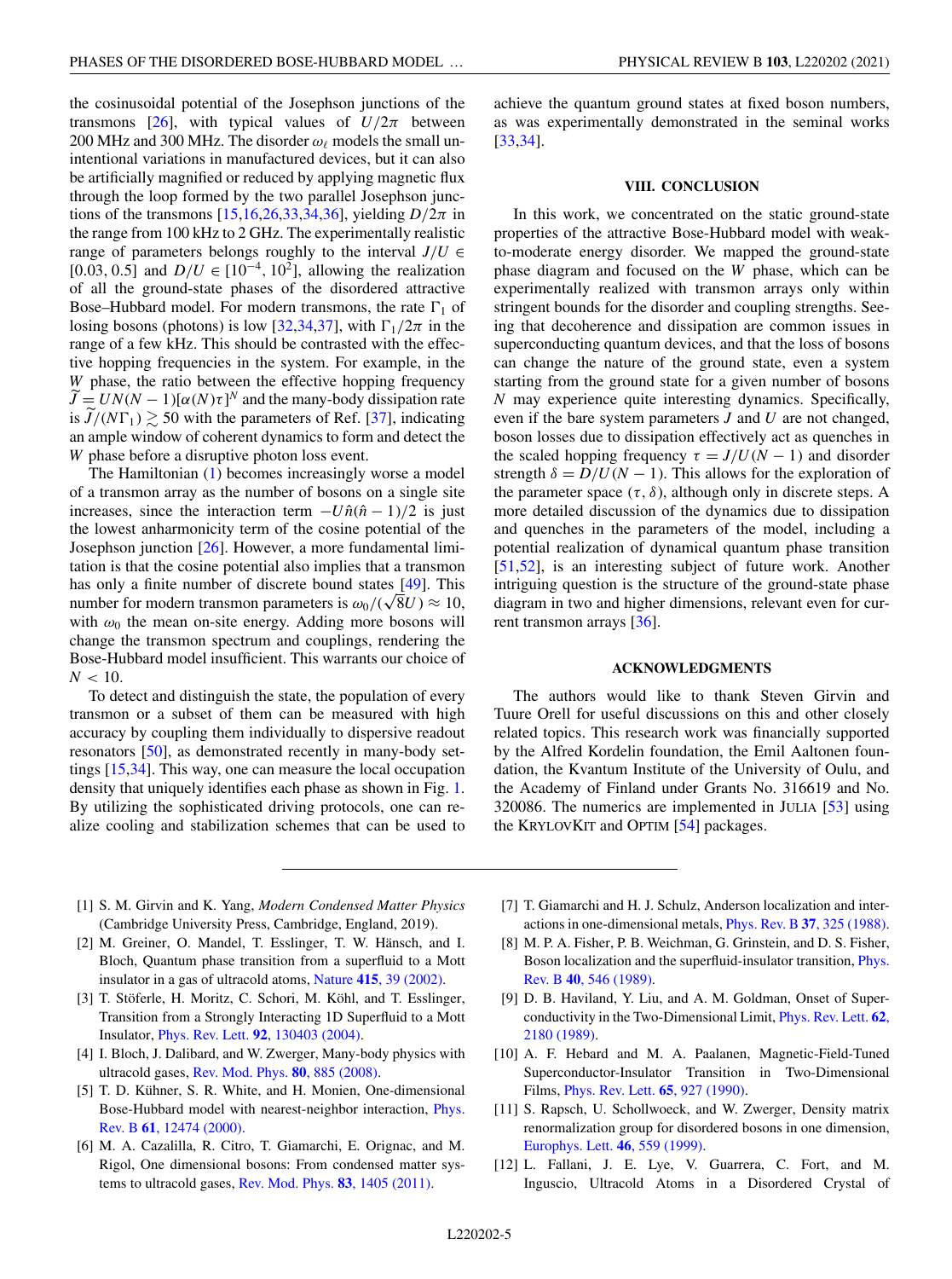<span id="page-5-0"></span>[Light: Towards a Bose Glass,](https://doi.org/10.1103/PhysRevLett.98.130404) Phys. Rev. Lett. **98**, 130404 (2007).

- [13] R. Yu, L. Yin, N. S. Sullivan, J. S. Xia, C. Huan, A. Paduan-Filho, N. F. Oliveira, Jr., S. Haas, A. Steppke, C. F. Miclea, F. Weickert, R. Movshovich, E.-D. Mun, B. L. Scott, V. S. Zapf, and T. Roscilde, Bose glass and Mott glass of quasiparticles in a doped quantum magnet, Nature **489**[, 379 \(2012\).](https://doi.org/10.1038/nature11406)
- [14] C. Meldgin, U. Ray, P. Russ, D. Chen, D. M. Ceperley, and B. DeMarco, Probing the Bose glass–superfluid transi[tion using quantum quenches of disorder,](https://doi.org/10.1038/nphys3695) Nat. Phys. **12**, 646 (2016).
- [15] P. Roushan, C. Neill, J. Tangpanitanon, V. M. Bastidas, A. Megrant, R. Barends, Y. Chen, Z. Chen, B. Chiaro, A. Dunsworth, A. Fowler, B. Foxen, M. Giustina, E. Jeffrey, J. Kelly, E. Lucero, J. Mutus, M. Neeley, C. Quintana, D. Sank, A. Vainsencher, J. Wenner, T. White, H. Neven, D. G. Angelakis, and J. Martinis, Spectroscopic signatures of localization with [interacting photons in superconducting qubits,](https://doi.org/10.1126/science.aao1401) Science **358**, 1175 (2017).
- [16] T. Orell, A. A. Michailidis, M. Serbyn, and M. Silveri, Probing the many-body localization phase transition with superconducting circuits, Phys. Rev. B **100**[, 134504 \(2019\).](https://doi.org/10.1103/PhysRevB.100.134504)
- [17] B. Chiaro, C. Neill, A. Bohrdt, M. Filippone, F. Arute, K. Arya, R. Babbush, D. Bacon, J. Bardin, R. Barends, S. Boixo, D. Buell, B. Burkett, Y. Chen, Z. Chen, R. Collins, A. Dunsworth, E. Farhi, A. Fowler, B. Foxen, C. Gidney, M. Giustina, M. Harrigan, T. Huang, S. Isakov, E. Jeffrey, Z. Jiang, D. Kafri, K. Kechedzhi, J. Kelly, P. Klimov, A. Korotkov, F. Kostritsa, D. Landhuis, E. Lucero, J. McClean, X. Mi, A. Megrant, M. Mohseni, J. Mutus, M. McEwen, O. Naaman, M. Neeley, M. Niu, A. Petukhov, C. Quintana, N. Rubin, D. Sank, K. Satzinger, A. Vainsencher, T. White, Z. Yao, P. Yeh, A. Zalcman, V. Smelyanskiy, H. Neven, S. Gopalakrishnan, D. Abanin, M. Knap, J. Martinis, and P. Roushan, Direct measurement of non-local interactions in the many-body localized phase, [arXiv:1910.06024.](http://arxiv.org/abs/arXiv:1910.06024)
- [18] J. Dorignac, J. C. Eilbeck, M. Salerno, and A. C. Scott, Quan[tum Signatures of Breather-Breather Interactions,](https://doi.org/10.1103/PhysRevLett.93.025504) Phys. Rev. Lett. **93**, 025504 (2004).
- [19] M. W. Jack and M. Yamashita, Bose-Hubbard model with attractive interactions, Phys. Rev. A **71**[, 023610 \(2005\).](https://doi.org/10.1103/PhysRevA.71.023610)
- [20] P. Buonsante, V. Penna, and A. Vezzani, Attractive ultracold [bosons in a necklace optical lattice,](https://doi.org/10.1103/PhysRevA.72.043620) Phys. Rev. A **72**, 043620 (2005).
- [21] N. Oelkers and J. Links, Ground-state properties of the attrac[tive one-dimensional Bose-Hubbard model,](https://doi.org/10.1103/PhysRevB.75.115119) Phys. Rev. B **75**, 115119 (2007).
- [22] P. Buonsante, V. Penna, and A. Vezzani, Quantum signatures [of the self-trapping transition in attractive lattice bosons,](https://doi.org/10.1103/PhysRevA.82.043615) Phys. Rev. A **82**, 043615 (2010).
- [23] L. Bernstein, J. C. Eilbeck, and A. C. Scott, The quantum theory of local modes in a coupled system of nonlinear oscillators, [Nonlinearity](https://doi.org/10.1088/0951-7715/3/2/004) **3**, 293 (1990).
- [24] O. S. Sørensen, S. Gammelmark, and K. Mølmer, Relative and center-of-mass motion in the attractive Bose-Hubbard model, Phys. Rev A **85**[, 043617 \(2012\).](https://doi.org/10.1103/PhysRevA.85.043617)
- [25] A. A. Gangat, I. P. McCulloch, and G. J. Milburn, Deterministic Many-Resonator W Entanglement of Nearly Arbitrary Microwave States Via Attractive Bose-Hubbard Simulation, Phys. Rev. X **3**[, 031009 \(2013\).](https://doi.org/10.1103/PhysRevX.3.031009)
- [26] J. Koch, T. M. Yu, J. Gambetta, A. A. Houck, D. I. Schuster, J. Majer, A. Blais, M. H. Devoret, S. M. Girvin, and R. J. Schoelkopf, Charge-insensitive qubit design derived from the Cooper pair box, Phys. Rev. A **76**[, 042319 \(2007\).](https://doi.org/10.1103/PhysRevA.76.042319)
- [27] D. L. Underwood, W. E. Shanks, J. Koch, and A. A. Houck, Low-disorder microwave cavity lattices for quantum simulation with photons, Phys. Rev. A **86**[, 023837 \(2012\).](https://doi.org/10.1103/PhysRevA.86.023837)
- [28] A. A. Houck, H. E. Türeci, and J. Koch, On-chip quantum [simulation with superconducting circuits,](https://doi.org/10.1038/nphys2251) Nat. Phys. **8**, 292 (2012).
- [29] M. Dalmonte, S. I. Mirzaei, P. R. Muppalla, D. Marcos, P. Zoller, and G. Kirchmair, Realizing dipolar spin models with [arrays of superconducting qubits,](https://doi.org/10.1103/PhysRevB.92.174507) Phys. Rev. B **92**, 174507 (2015).
- [30] K. Xu, J.-J. Chen, Y. Zeng, Y.-R. Zhang, C. Song, W. Liu, Q. Guo, P. Zhang, D. Xu, H. Deng, K. Huang, H. Wang, X. Zhu, D. Zheng, and H. Fan, Emulating Many-Body Localization with [a Superconducting Quantum Processor,](https://doi.org/10.1103/PhysRevLett.120.050507) Phys. Rev. Lett. **120**, 050507 (2018).
- [31] C. Zha, V. M. Bastidas, M. Gong, Y. Wu, H. Rong, R. Yang, Y. Ye, S. Li, Q. Zhu, S. Wang, Y. Zhao, F. Liang, J. Lin, Y. Xu, C.-Z. Peng, J. Schmiedmayer, K. Nemoto, H. Deng, W. J. Munro, X. Zhu, and J.-W. Pan, Ergodic-Localized Junctions in [a Periodically Driven Spin Chain,](https://doi.org/10.1103/PhysRevLett.125.170503) Phys. Rev. Lett. **125**, 170503 (2020).
- [32] M. Gong, G. D. D. M. Neto, C. Zha, Y. Wu, H. Rong, Y. Ye, S. Li, Q. Zhu, S. Wang, Y. Zhao, F. Liang, J. Lin, Y. Xu, C.-Z. Peng, H. Deng, A. Bayat, X. Zhu, and J.-W. Pan, Experimental characterization of quantum many-body localization transition, [arXiv:2012.11521.](http://arxiv.org/abs/arXiv:2012.11521)
- [33] S. Hacohen-Gourgy, V. V. Ramasesh, C. De Grandi, I. Siddiqi, and S. M. Girvin, Cooling and Autonomous Feedback in a [Bose-Hubbard Chain with Attractive Interactions,](https://doi.org/10.1103/PhysRevLett.115.240501) Phys. Rev. Lett. **115**, 240501 (2015).
- [34] R. Ma, B. Saxberg, C. Owens, N. Leung, Y. Lu, J. Simon, and D. I. Schuster, A dissipatively stabilized Mott insulator of photons, Nature **566**[, 51 \(2019\).](https://doi.org/10.1038/s41586-019-0897-9)
- [35] M. Reagor, C. B. Osborn, N. Tezak, A. Staley, G. Prawiroatmodjo, M. Scheer, N. Alidoust, E. A. Sete, N. Didier, M. P. d. Silva, E. Acala, J. Angeles, A. Bestwick, M. Block, B. Bloom, A. Bradley, C. Bui, S. Caldwell, L. Capelluto, R. Chilcott, J. Cordova, G. Crossman, M. Curtis, S. Deshpande, T. E. Bouayadi, D. Girshovich, S. Hong, A. Hudson, P. Karalekas, K. Kuang, M. Lenihan, R. Manenti, T. Manning, J. Marshall, Y. Mohan, W. O'Brien, J. Otterbach, A. Papageorge, J.-P. Paquette, M. Pelstring, A. Polloreno, V. Rawat, C. A. Ryan, R. Renzas, N. Rubin, D. Russel, M. Rust, D. Scarabelli, M. Selvanayagam, R. Sinclair, R. Smith, M. Suska, T.-W. To, M. Vahidpour, N. Vodrahalli, T. Whyland, K. Yadav, W. Zeng, and C. T. Rigetti, Demonstration of universal parametric entangling gates on a multi-qubit lattice, Sci. Adv. **4**[, eaao3603 \(2018\).](https://doi.org/10.1126/sciadv.aao3603)
- [36] F. Arute, K. Arya, R. Babbush, D. Bacon, J. C. Bardin, R. Barends, R. Biswas, S. Boixo, F. G. S. L. Brandao, D. A. Buell, B. Burkett, Y. Chen, Z. Chen, B. Chiaro, R. Collins, W. Courtney, A. Dunsworth, E. Farhi, B. Foxen, A. Fowler, C. Gidney, M. Giustina, R. Graff, K. Guerin, S. Habegger, M. P. Harrigan, M. J. Hartmann, A. Ho, M. Hoffmann, T. Huang, T. S. Humble, S. V. Isakov, E. Jeffrey, Z. Jiang, D. Kafri, K. Kechedzhi, J. Kelly, P. V. Klimov, S. Knysh, A. Korotkov, F. Kostritsa, D. Landhuis, M. Lindmark, E. Lucero, D. Lyakh, S.